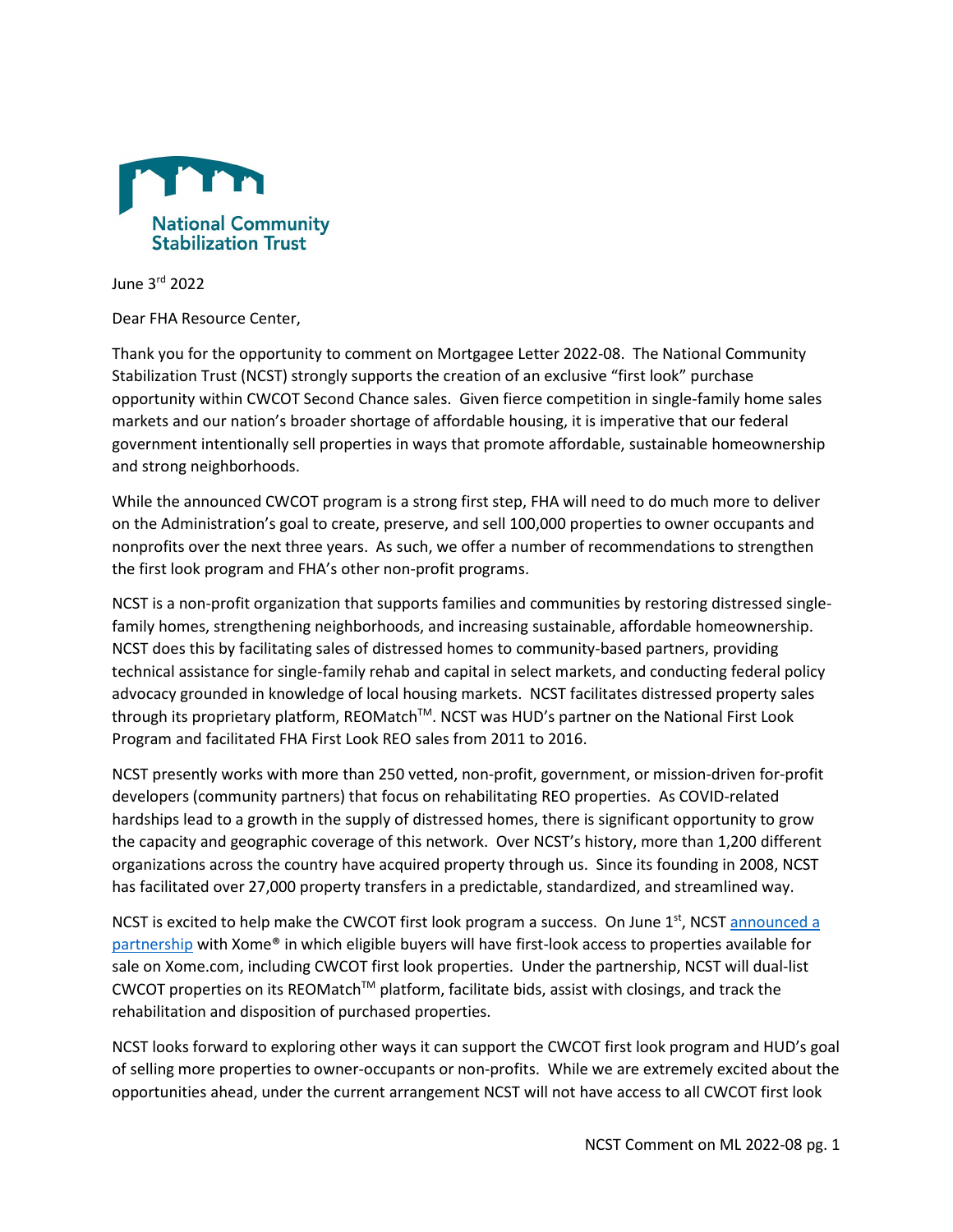listings, and we would be interested in a more direct partnership with HUD to streamline the sales of distressed homes to mission-oriented developers.

In order to strengthen the new first look program, we recommend that HUD:

**Expand the number of eligible non-profit purchasers**: If FHA hopes to facilitate a meaningful number of home sales through the CWCOT first look, it is imperative to expand the number of eligible purchasers beyond the HUD-approved list. Presently, HUD does not appear to have any non-profits approved to participate in eight states. To expand the number of eligible purchasers, HUD should:

Streamline HUD's non-profit approval process. We have heard feedback that HUD's non-profit approval process is time consuming and that there is inconsistent levels of scrutiny from field staff. While most of the items on HUD's list of requirements make sense on their own, the need to demonstrate compliance with all of the requirements functions as a barrier to entry into HUD's non-profit programs. Certain requirements, like adequate facilities, appear excessive, and others, like the Quality Control Plan and Affordable Housing Program Plan, can likely be streamlined.

Select a third-party to vet and approve buyers. NCST has demonstrated that a more streamlined set of requirements can adequately protect REO sellers and increase the overall capacity of approved nonprofits. To become an eligible NCST community partner, an organization must have a housing-related primary mission, a minimum of two years' experience with real estate project development, a presence in the community, and sufficient capacity and dedicated funding for acquisition and rehab. Greater levels of flexibility during the approval process can and should be mitigated by creating strong rehab and disposition requirements for all purchased properties and monitoring compliance with these requirements.

Consider whether to allow vetted and mission-oriented for-profit purchasers in areas where there is not adequate non-profit capacity to purchase and rehabilitate properties. These for-profit purchasers should be vetted along similar lines as NCST's non-profit partners and subject to equivalent rehab and disposition requirements.

**Provide additional, targeted discounts on first look sales:** HUD should provide additional discounts on the CAFMV or purchase price for properties that require subsidy in order to make renovation feasible. FHA should consider providing discounts both on lower-value properties, which are more difficult to renovate economically, and in neighborhoods with weak for-sale markets. Providing such discounts will help HUD sell more properties to non-profits and owner-occupants.

**Require property sellers to disclose the reserve price**: Given the limited number of buyers eligible to purchase properties during the first look period, potential buyers will need additional guidance if they are going to submit bids with a high likelihood of being accepted by the seller. We believe the most direct way to achieve this is to require property sellers to disclose the auction reserve price. Additional information from the property appraisal would also help buyers submit well-informed bids.

**Require reporting on rehab and disposition for all purchased properties**: NCST's current programs mandate that purchasers rehabilitate all purchased properties and pursue an allowable disposition, such as affordable rental or resale to a household with income under 120 percent of AMI. After closing, NCST requires quarterly updates from each community partner on rehab and disposition until final disposition. While we will track this data for all CWCOT properties purchased through our partnership